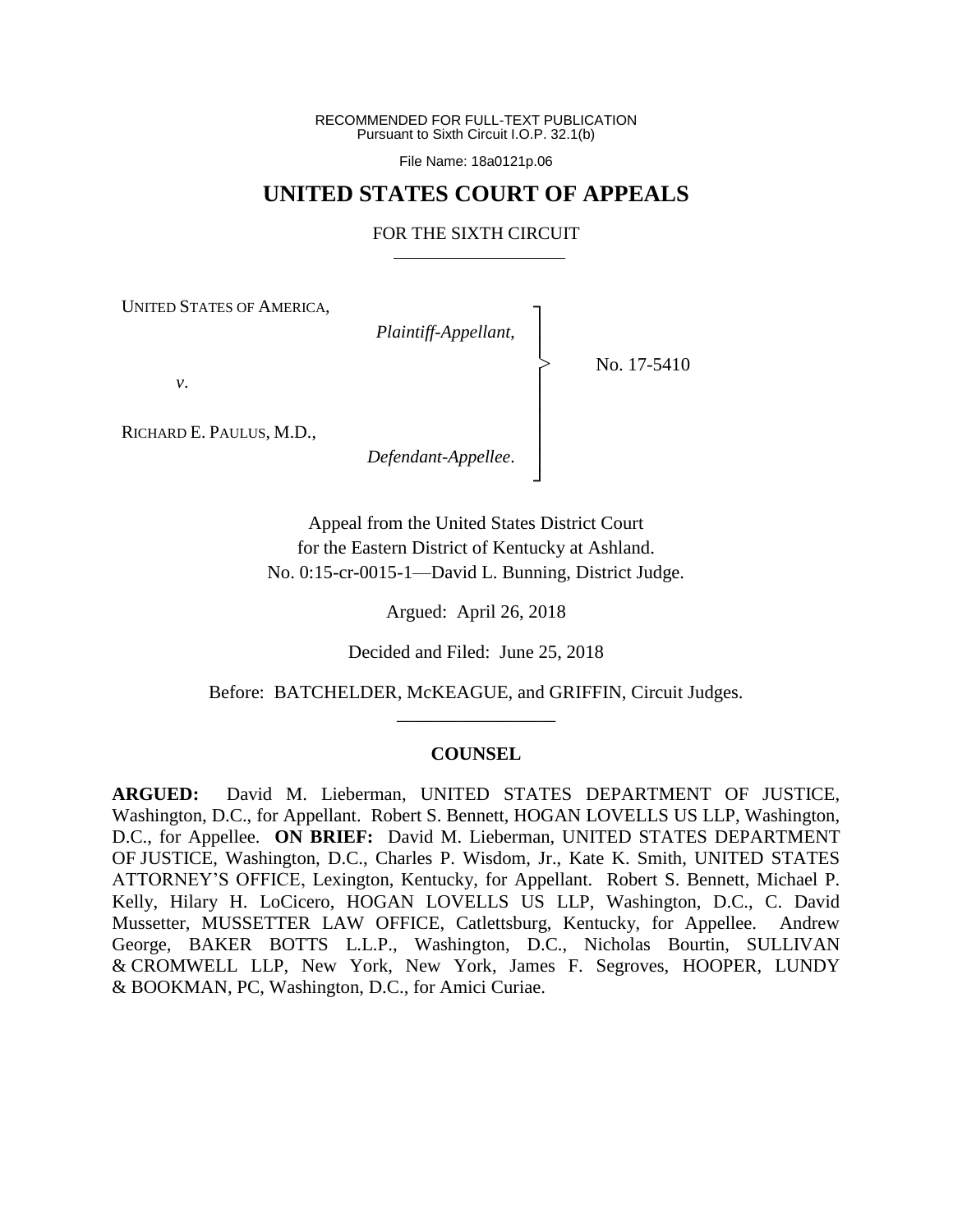# **OPINION** \_\_\_\_\_\_\_\_\_\_\_\_\_\_\_\_\_

\_\_\_\_\_\_\_\_\_\_\_\_\_\_\_\_\_

McKEAGUE, Circuit Judge. Mark Twain once quipped that "there are three kinds of falsehood: lies, damnable lies, and statistics." Dr. Paulus begs to differ and insists that certain statistical estimations cannot be false. As a cardiologist, Paulus interpreted hundreds of angiograms—specialized x-rays that approximate how severely a person's arteries are blocked. A federal jury convicted him of committing healthcare fraud and making false statements, on the theory that he exaggerated the extent of blockages (e.g., noting 80% blockage instead of 30%), so he could perform and bill for unnecessary procedures. The district court entered a judgment of acquittal and conditionally granted a new trial, reasoning that angiogram interpretations are not facts subject to proof or disproof. Because angiogram interpretations cannot be false, the reasoning goes, Paulus could not have lied. We disagree with this premise, and accordingly **REVERSE** the judgment of the district court and **REMAND** for further proceedings.

### **I**

Heart diseases are a leading cause of death in the United States. One major contributor to these ailments is the narrowing of coronary arteries near the heart due to fatty plaque buildup. This case revolves around how doctors measure the severity of that blockage.

#### **A**

The arteries near a person's heart gradually narrow as a consequence of aging. An artery becomes narrower as fatty plaque and cholesterol accumulate on the inside of the artery wall. The medical term for this process is "stenosis." Stenosis itself is neither medically significant nor dangerous—many middle-aged people have some level of stenosis that does not impede the heart's ability to pump blood to the body. Problems arise when stenosis becomes more severe. If the artery becomes too narrow, it tends to restrict the amount of blood flowing back into the heart. This can trigger chest pain or pressure, which in turn should prompt a visit to the doctor. If ignored or left untreated, the plaque buildups can rupture and form a clot that completely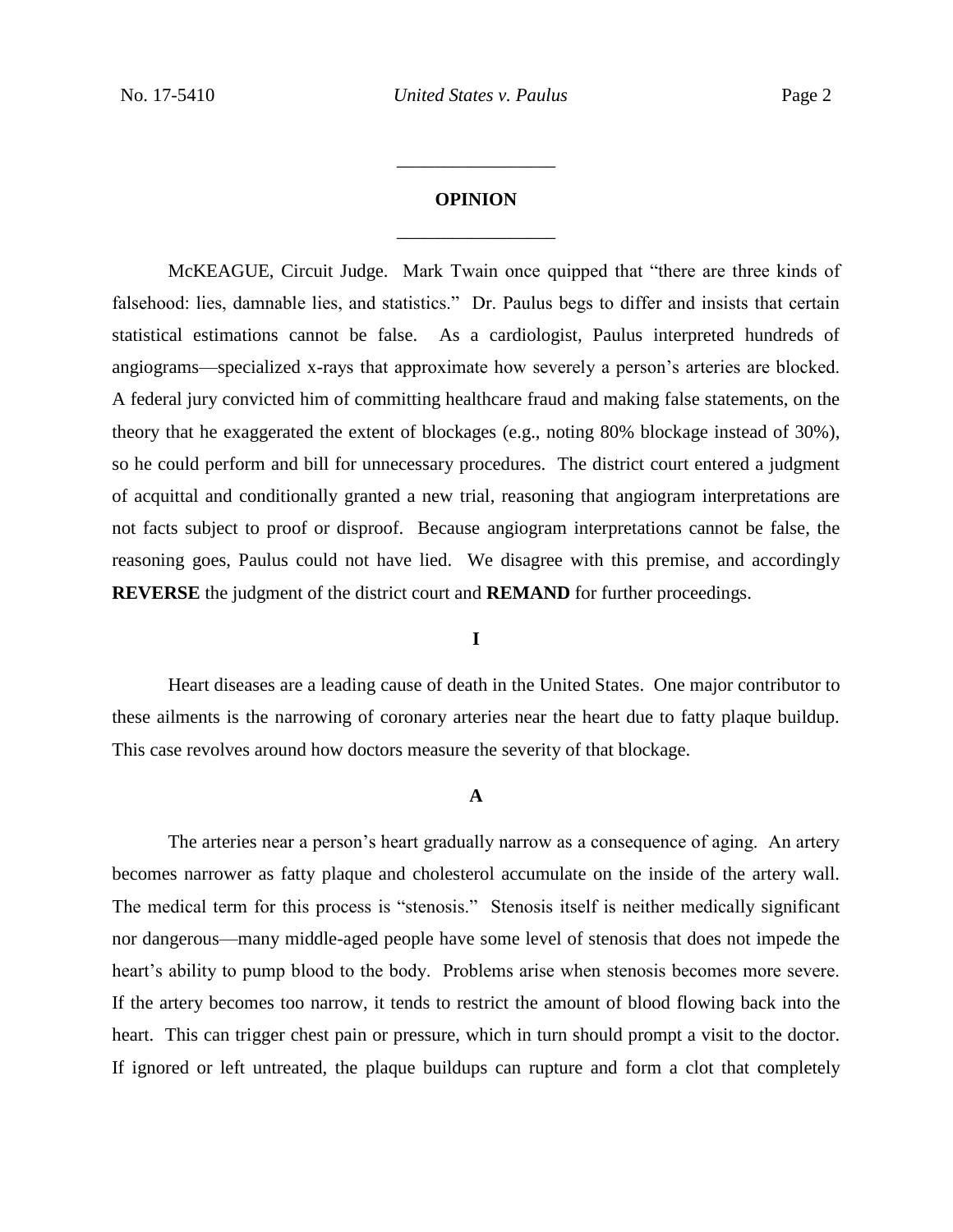blocks blood flow into the heart. The patient then experiences a heart attack, which can quickly be fatal.

No one wants to risk a heart attack. But diagnosing the source of chest pain is complicated and difficult, even for seasoned doctors. There are plenty of other cardiac (and noncardiac) conditions that can mimic the symptoms of severe stenosis. To promote accurate diagnosis and effective treatment, the medical field has developed a battery of tests, each with their own advantages and disadvantages. These include noninvasive Electrocardiograms (EKGs) and Echocardiograms (ECHOs), which use electrical signals and ultrasound waves to measure the heart's integrity. Invasive tests, such as Nuclear Stress Tests (NSTs), require injecting radioactive dye into the bloodstream and then using imaging software to observe blood flow through the cardiac system.

When these tests indicate that the pain is coming from the heart, additional tests can be done to determine whether stenosis is the culprit. One of those tests is an invasive procedure called cardiac catheterization, which produces images known as angiograms. A doctor obtains an angiogram by threading a catheter up through a person's blood vessels and injecting contrast dye into the arteries near the heart. The doctor then takes an x-ray of the area, which permits a cardiologist to estimate how severe the blockage is. Catheterization is riskier than performing EKGs, ECHOs, or NSTs, due to the insertion of a foreign object (the catheter) into a blood vessel.

If the angiogram shows at least 70% blockage, the accepted standard of medical care allows a doctor to insert a stent with no further testing. A stent is a small mesh cylinder that props the artery open to increase blood flow. Stents can improve blood flow and help prevent heart attacks, but they cannot cure stenosis or prevent its progression. Moreover, stents are permanent, and the procedure has been known to cause dangerous bleeding or blood clots in some cases. But when a patient's blood vessels are narrowed by 70% or more, the risk of a heart attack or stroke caused by the stenosis is more severe than any risks posed by the stenting procedure.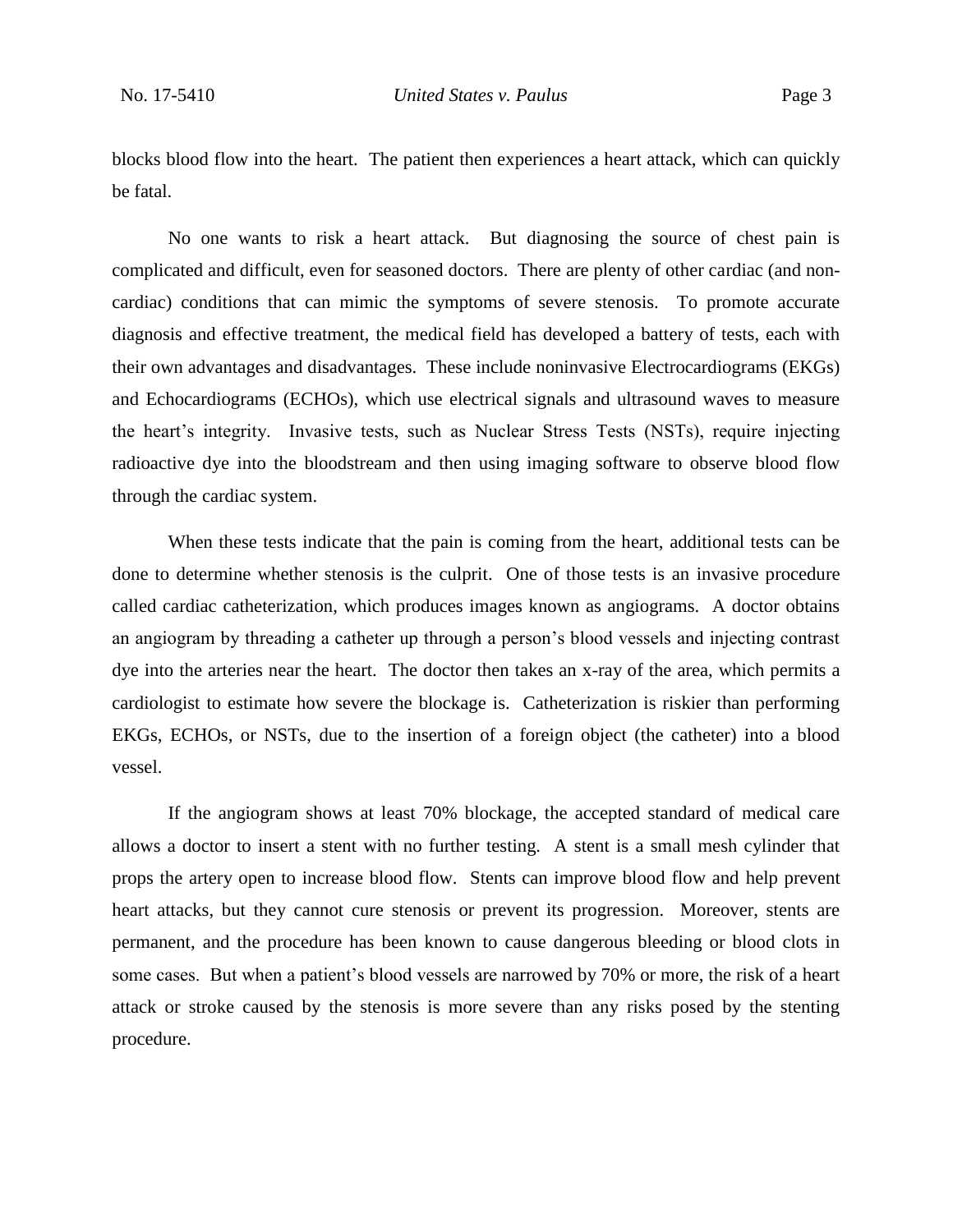Cardiologists also consider a blockage between 50% and 70% to be troubling. However, because angiograms are sometimes inconclusive in this range, the medical consensus appears to be that a stent is justified at these levels only if other testing (such as an intra-vascular ultrasound, or IVUS) confirms that the stenosis is dangerous to the patient. If the blockage is less than 50%, then the problem does not typically justify the risks involved in placing a stent.

Part of the difficulty with angiograms is that they can be interpreted differently by different cardiologists. At trial, the government's experts acknowledged that the "inter-observer variability" between two cardiologists would generally be between 10% and 20%, meaning that one doctor might record 60% stenosis while the other observed 80% stenosis. Apparently, the variances are most pronounced in the "intermediate" stenosis range (between 50 and 70 percent). However, the government's experts reiterated that a cardiologist should rarely commit a larger error, such as recording a 40% blockage as a 70% blockage, due to the qualitative medical difference between mild, intermediate, and severe blockage.

This relative confidence in angiogram interpretation has not gone unchallenged. Paulus and one of the *amici* in this case cite several studies where inter-observer variability was much larger. *See* Leonard M. Zir, et al., *Interobserver Variability in Coronary Angiography*, 53 CIRCULATION 627, 627–29 (1976) (40 angiograms) (reporting 24 instances with interobserver variability of 40% or greater and 10 instances where variability exceeded 90%); Miguel E. Sanmarco, et al., *Reproducibility of a Consensus Panel in the Interpretation of Coronary Angiograms*, 96 AM. HEART J. 430, 430–32 (1978) (14 angiograms) (reporting that, out of fourteen four-doctor panels who viewed the same angiogram seven months apart, six of them varied between 75% and 100% between the first and the second reading); Ernest N. Arnett, et al., *Coronary Artery Narrowing in Coronary Heart Disease*, 91 ANNALS OF INTERNAL MEDICINE 350, 354 (1984) (reporting variability of 40% and higher); Lucian L. Leape, et al., *Effect of Variability in the Interpretation of Coronary Angiograms*, 139 AM. HEART J., 106, 111 (2000) (reporting some instances where cardiologists disagreed by between 39% and 100% on the blockage shown by an angiogram).

Paulus contends that these studies show that he could not have made a false statement when interpreting the relevant angiograms.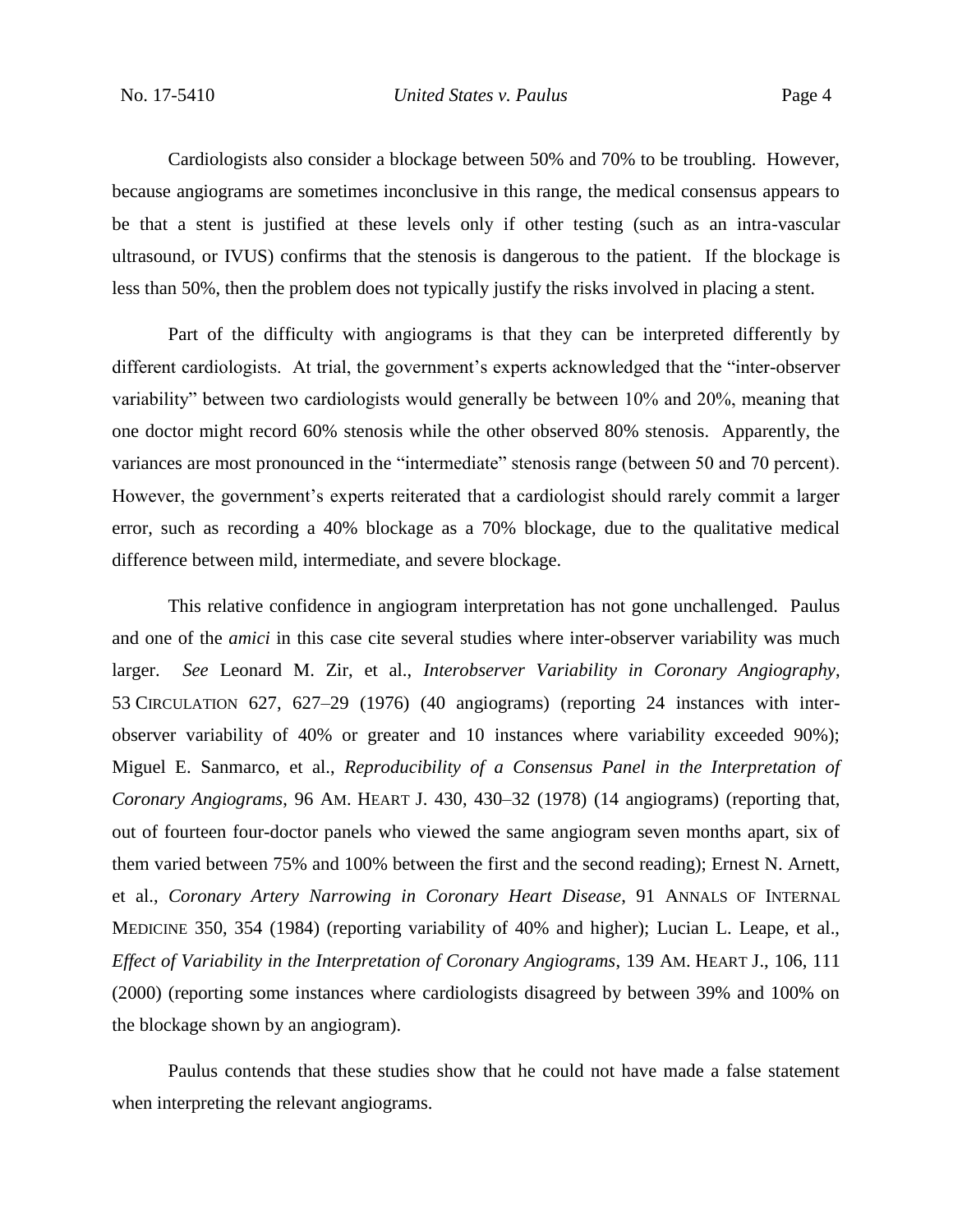**B**

Dr. Paulus was a well-known cardiologist at King's Daughters Medical Center (KDMC) in Ashland, Kentucky. During his practice, he routinely billed both private and public insurers for his services.

There is no dispute that Dr. Paulus was a workhorse. On a normal day, he would usually perform more angiograms than his colleagues would on their busiest day. This "astronomical" amount of work made Paulus first in the nation for the total amount billed to Medicare for these procedures. Paulus was rewarded for his efforts: His annual salary clocked in at around \$2.5 million, well above the cutoff for the top quarter of cardiologists, who are paid around \$665,000 annually. This salary was driven, in part, by KDMC's per-procedure compensation package, which rewarded Paulus according to the number of procedures he performed.

Paulus's productivity did not go unnoticed. In 2008, the U.S. Department of Health and Human Services received an anonymous complaint that Paulus was defrauding Medicare and Medicaid by performing medically unnecessary procedures. *See* 42 U.S.C. §§ 1320c-5(a)(1),  $1395y(a)(1)$ . Specifically, the complaint alleged that Paulus would place stents into arteries that were not blocked, with the approval and encouragement of KDMC. The agency referred the matter to one of its anti-fraud contractors, which noticed Paulus's abnormally high billing volume and selected nineteen of his angiograms for a medical audit. The cardiologist who performed the audit concluded that in seven of these cases, the blockage was insufficient to warrant a stent. Based on these results, Medicare denied reimbursement for those procedures and continued investigating Paulus.

Subsequently, Anthem Blue Cross, a private insurer, did its own review of Paulus's angiograms. Out of eleven randomly selected angiograms, Anthem's auditor concluded that at least half the stents ordered by Paulus were not medically necessary. Specifically, the auditor noted that although Paulus reported stenosis of 70% or greater, the angiograms showed only 50% stenosis—and sometimes far less than that. These blockages were, in the opinion of Anthem's cardiologist, "not clinically relevant."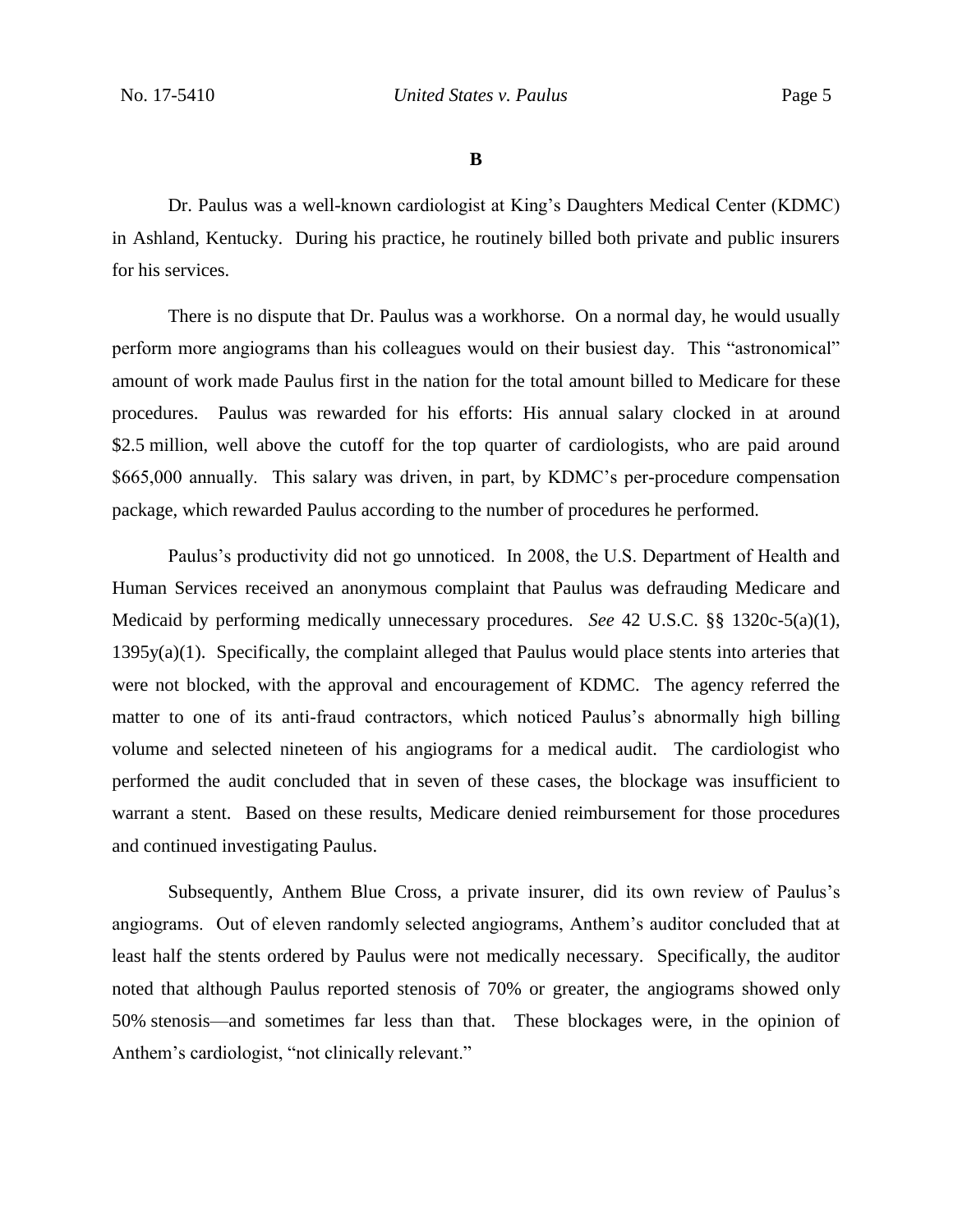In 2012, a neurologist at KDMC sent an anonymous letter to the Kentucky Board of Medical Licensure (KBML) making similar accusations. The Board responded by investigating and subpoenaing records from KDMC, including fifteen angiograms. These records were provided to a cardiologist at the University of Kentucky for a similar medical audit. He, too, concluded that Paulus had diagnosed these patients with severe stenosis where none was apparent from the angiograms. Paulus denied these accusations, but since he had retired, he voluntarily surrendered his medical license to end the inquiry.

#### **C**

Eventually, these allegations made their way to a federal grand jury. Paulus was subsequently indicted for committing healthcare fraud and making false statements to healthcare benefit programs. Paulus moved to dismiss the indictment, claiming that it failed to state an offense. The district court denied the motion, rejecting Paulus's argument that (as a matter of law) angiogram interpretations could not be true or false. Later, Paulus filed several *Daubert*  motions, claiming that the angiogram images used by the government's experts were of lesser quality than the ones he viewed, and in any event, that the government's experts did not clear *Daubert*'s reliability hurdles. The court also denied this motion, holding that the images were acceptable copies under Rule 1003 and finding that the opinions were at least minimally reliable under *Daubert*. It noted, however, that Paulus could attack the credibility of the opinions before the jury.

Paulus's trial lasted for twenty-seven days—twenty-three days of trial and four days of deliberations. The jury convicted Paulus on ten false-statement counts and on the healthcare fraud count. It acquitted him on five false-statement counts.

The government's case rested primarily on the testimony of nine doctors. Three of them were called with the express purpose of offering expert testimony. Dr. Ragosta was apparently retained for the trial. However, Dr. Morrison was the auditor for Anthem; Dr. Moliterno was the auditor for the Kentucky Medical Board. The other six doctors were cardiologists who either worked with Paulus in the past or had treated his patients. These six doctors testified both about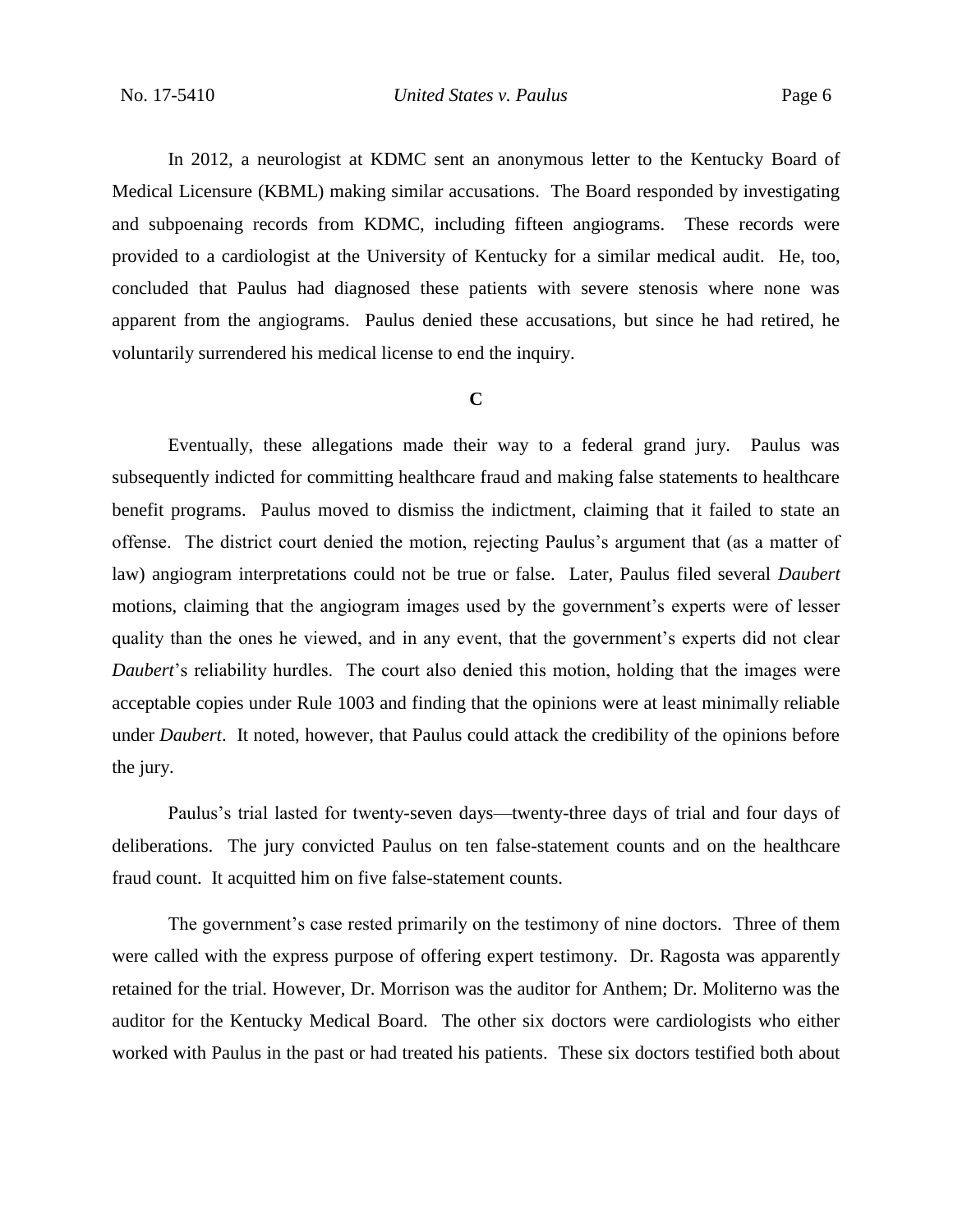matters of fact and offered some limited medical opinions. Their conclusions are summarized in the table below:

| <b>Witness (sample size)</b> | <b>Trial Opinion</b>   | Paulus's           | <b>Witness Conclusions</b>            |
|------------------------------|------------------------|--------------------|---------------------------------------|
|                              | Covered:               | <b>Conclusions</b> |                                       |
| Ragosta (250-300             | 62 angiograms          | 70% or more        | No more than 40% blockage;            |
| procedures)                  |                        | blockage           | patients did not need stents          |
| Morrison (11 files           | 4 angiograms           | 70% or more        | Three patients with less than 50%     |
| from Anthem)                 |                        | blockage           | stenosis; the fourth had no blockage  |
| Moliterno (15                | 6 angiograms           | 70% or more        | All patients had less than 50%        |
| angiograms                   |                        | blockage in        | blockage; considered "trivial" or     |
| subpoenaed by KBML           |                        | each instance      | "mild" stenosis                       |
| Touchon (20-30               | $5 - 10$               | Blockage           | All patients had less than 50%        |
| former Paulus                | angiograms             | warranted a        | blockage                              |
| patients)                    |                        | stent              |                                       |
| Studeny (20-50 former        | 20 angiograms          | Blockage           | None of the patients' blockages       |
| Paulus patients)             |                        | warranted a        | warranted a stent                     |
|                              |                        | stent              |                                       |
| <b>Shah</b> (former Paulus   | Witnessed              | Blockage           | No severe blockage in the arteries;   |
| colleague) (less than        | "several"              | warranted a        | patients did not need stents          |
| 10 patients)                 | angiograms             | stent              |                                       |
| Kelleman (former             | <b>Treated several</b> | Blockage           | Arteries did not have any             |
| colleague)                   | patients while         | warranted a        | significant stenosis                  |
|                              | Paulus was             | stent              |                                       |
|                              | unavailable            |                    |                                       |
| Ali (reviewed "a few"        | 3 angiograms           | 70% or more        | Arteries lacked significant stenosis, |
| angiograms)                  |                        | blockage in        | 70% was "highly inappropriate"        |
|                              |                        | each instance      |                                       |
| Elesber (reviewed a          | "substantial           | Blockage           | Patients had 10-20% stenosis and      |
| "substantial number"         | number"                | warranted a        | did not need a stent                  |
| of angiograms)               |                        | stent              |                                       |

The government called other witnesses to reinforce the inference drawn by these doctors—namely, that Paulus systematically exaggerated the amount of blockage he saw on the angiograms. This testimony included several former patients and an analysis of Paulus's financial records. The district court set aside the ensuing guilty verdicts and entered a judgment of acquittal on the grounds that the government had not proven fraudulent intent or a false statement. It also conditionally granted Paulus's motion for a new trial. The government appeals both orders. We have jurisdiction under 28 U.S.C. §§ 1291 and 3731.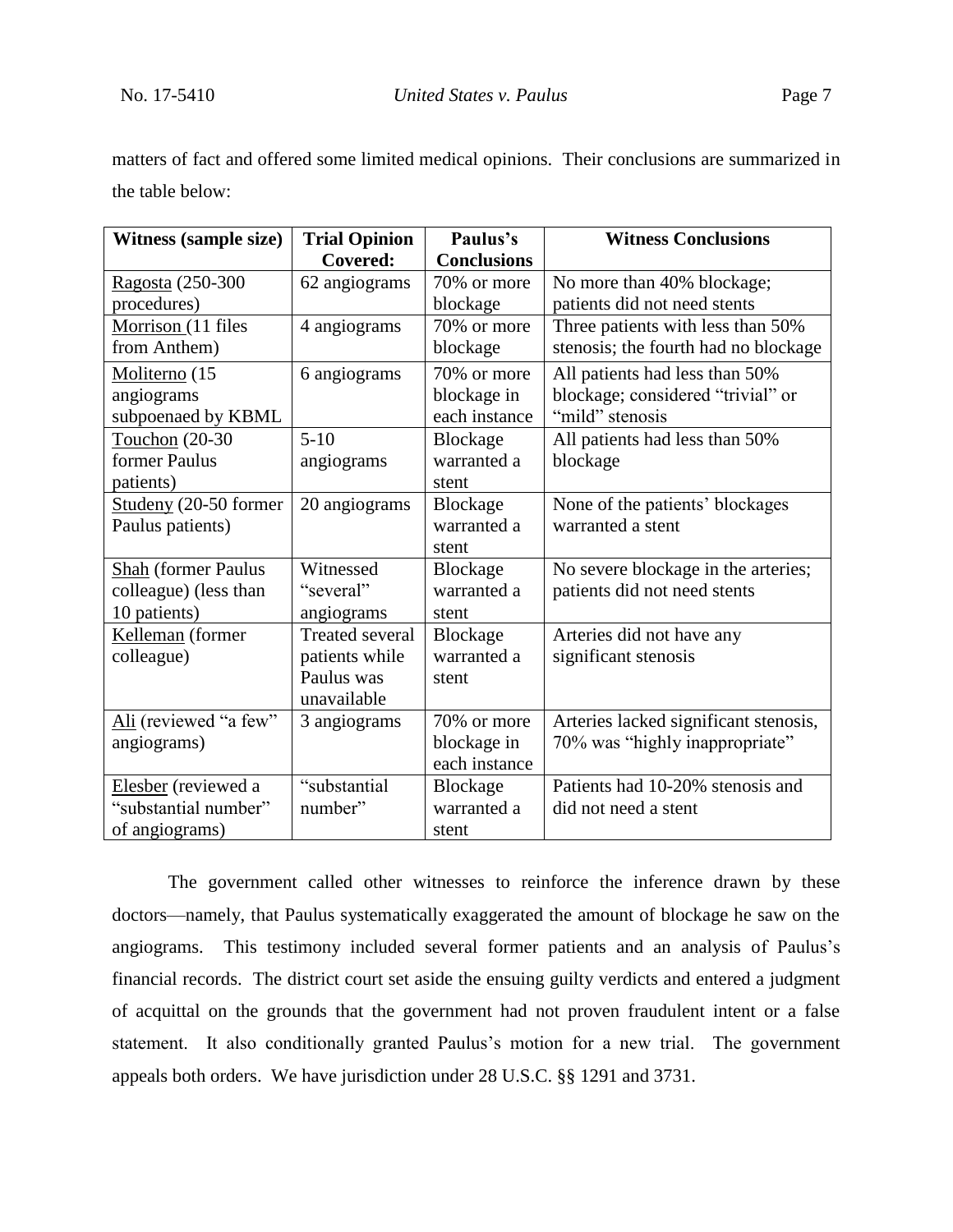#### **II**

There are two issues presented by this appeal. First, the government contends that the district court erred in granting a post-verdict judgment of acquittal. Second, the government argues that the order granting a new trial must be set aside because it is based on the same erroneous reasons supporting the judgment of acquittal. We agree with the government on all counts. We therefore reverse the judgment of acquittal, vacate the order granting a new trial, and remand for further proceedings not inconsistent with this opinion.

## **A**

A district court may enter a judgment of acquittal if the government's proofs are legally insufficient to sustain a conviction. Fed. R. Crim. P. 29. In resolving this question, the court must view the evidence "in the light most favorable to the prosecution," and may not enter a judgment of acquittal if "*any* rational trier of fact could have found the essential elements of the crime beyond a reasonable doubt." *United States v. Persaud*, 866 F.3d 371, 380 (6th Cir. 2017) (emphasis in original). Therefore, courts may not "independently weigh[] the evidence, nor judge[] the credibility of witnesses." *United States v. Talley*, 164 F.3d 989, 996 (6th Cir. 1999). This rule applies with equal force to the testimony and conclusions of the government's expert witnesses. *Persaud*, 866 F.3d at 383. We exercise de novo review over these questions—like the district court, we only ask whether a rational trier of fact could return a guilty verdict. *United States v. Fisher*, 648 F.3d 442, 450 (6th Cir. 2011). If so, the verdict must stand.

The district court held that the government failed to prove falsity and fraudulent intent, both of which are essential elements of the crimes charged. *See* 18 U.S.C. §§ 1035(a)(2), 1347. It reasoned that that the "degree of stenosis" (i.e., artery blockage as measured by an angiogram) "is a *subjective medical opinion*, incapable of confirmation or contradiction." It based this ruling on "evidence presented at trial" showing that "interpreting angiograms is a difficult task" and that "cardiologists frequently disagree with one another regarding the degree of stenosis." Since Paulus's interpretations of his angiograms could not be "subject to proof or disproof," the district court concluded that they could be neither false nor fraudulent.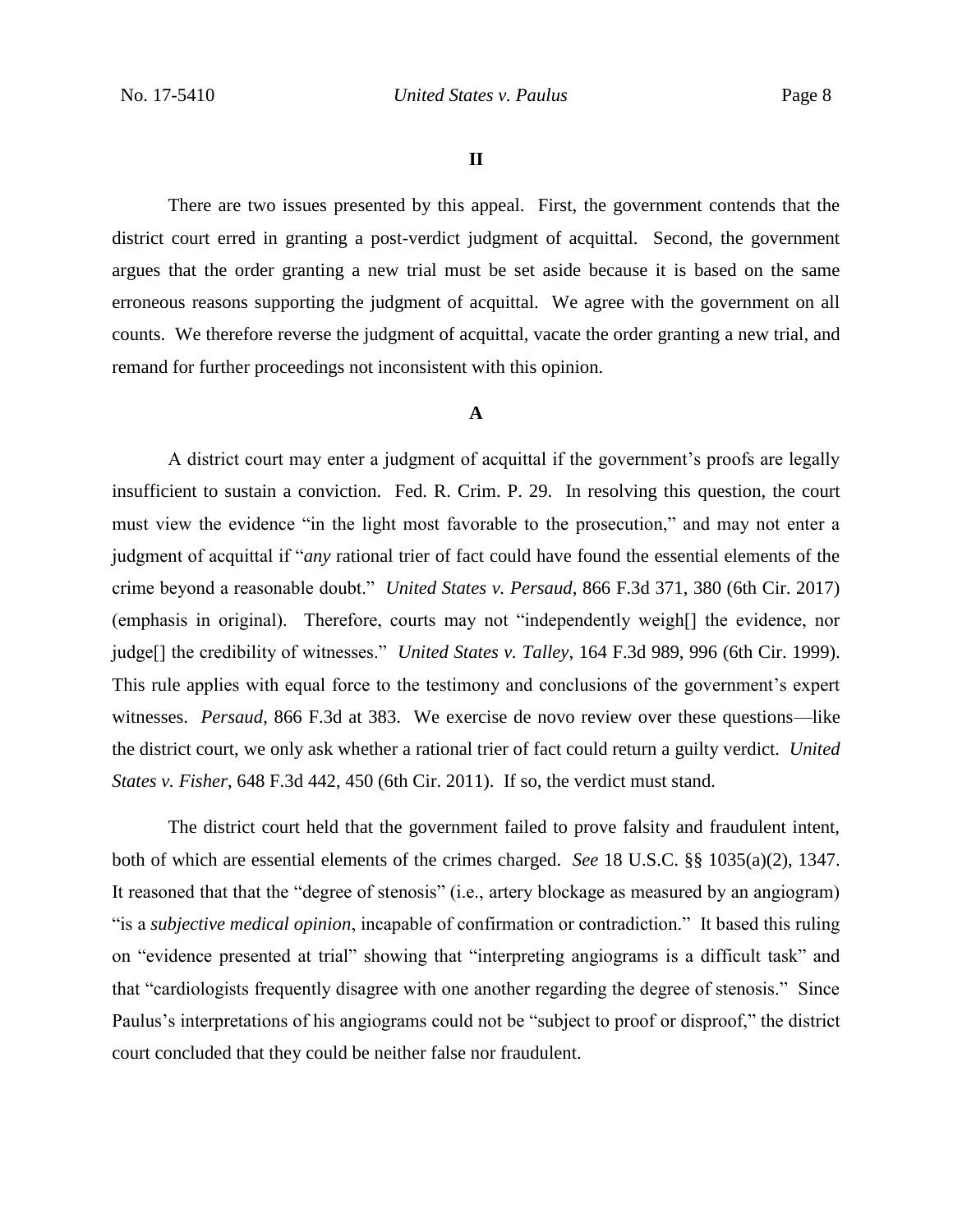We resolved this exact issue less than a year ago, albeit after the district court here had issued its decision. *Persaud*, 866 F.3d at 383.We believe we were clear then, but we make it explicit now: The degree of stenosis *is* a fact capable of proof or disproof. A doctor who deliberately inflates the blockage he sees on an angiogram has told a lie; if he does so to bill a more expensive procedure, then he has also committed fraud. Even state-of-the-art scientific measurements may sometimes be imprecise. But in these circumstances, it is up to the jury—not the court—to decide whether the government's proof is worthy of belief. *See Persaud*, 866 F.3d at 383; *Daubert v. Merrell Dow Pharms.*, 509 U.S. 579, 596 (1993). For this reason, the jury's verdict must be reinstated.

Although *Persaud* controls the outcome here, we pause to make sure the standard is clear. The false-statement and fraud statutes require proof, beyond a reasonable doubt, that the defendant made a statement "capable of confirmation or contradiction." *United States v. Kurlemann*, 736 F.3d 439, 445 (6th Cir. 2013). When the government "demonstrates that the asserted proposition is untrue," it has shown that the defendant made a false statement and has proven one element of the offense. *United States v. Waechter*, 771 F.2d 974, 978 (6th Cir. 1985) (interpreting 18 U.S.C. § 1010). Ordinarily, facts are the only item that fits in this category; opinions—when given honestly—are almost never false. *See, e.g.*, RESTATEMENT (SECOND) OF TORTS §§ 538A, 539; *Gertz v. Robert Welch, Inc.*, 418 U.S. 323, 339 (1974) ("[T]here is no such thing as a false idea.").

But opinions are not, and have never been, completely insulated from scrutiny. At the very least, opinions may trigger liability for fraud when they are not honestly held by their maker, or when the speaker knows of facts that are fundamentally incompatible with his opinion. RESTATEMENT (SECOND) OF TORTS § 539(1)(a); *see also United States v. AseraCare, Inc.*, 176 F. Supp. 3d 1282 (N.D. Ala. 2016) (holding that certain good-faith medical diagnoses by a doctor cannot be false). Thus, although it takes the form of a pure opinion, "a statement that a bond is a good investment, even though made by a person attempting to sell it, is a fraudulent misstatement . . . if the vendor knows that the interest on the bond has for years been in default and the corporation that issued it is now in the hands of a receiver." RESTATEMENT (SECOND) OF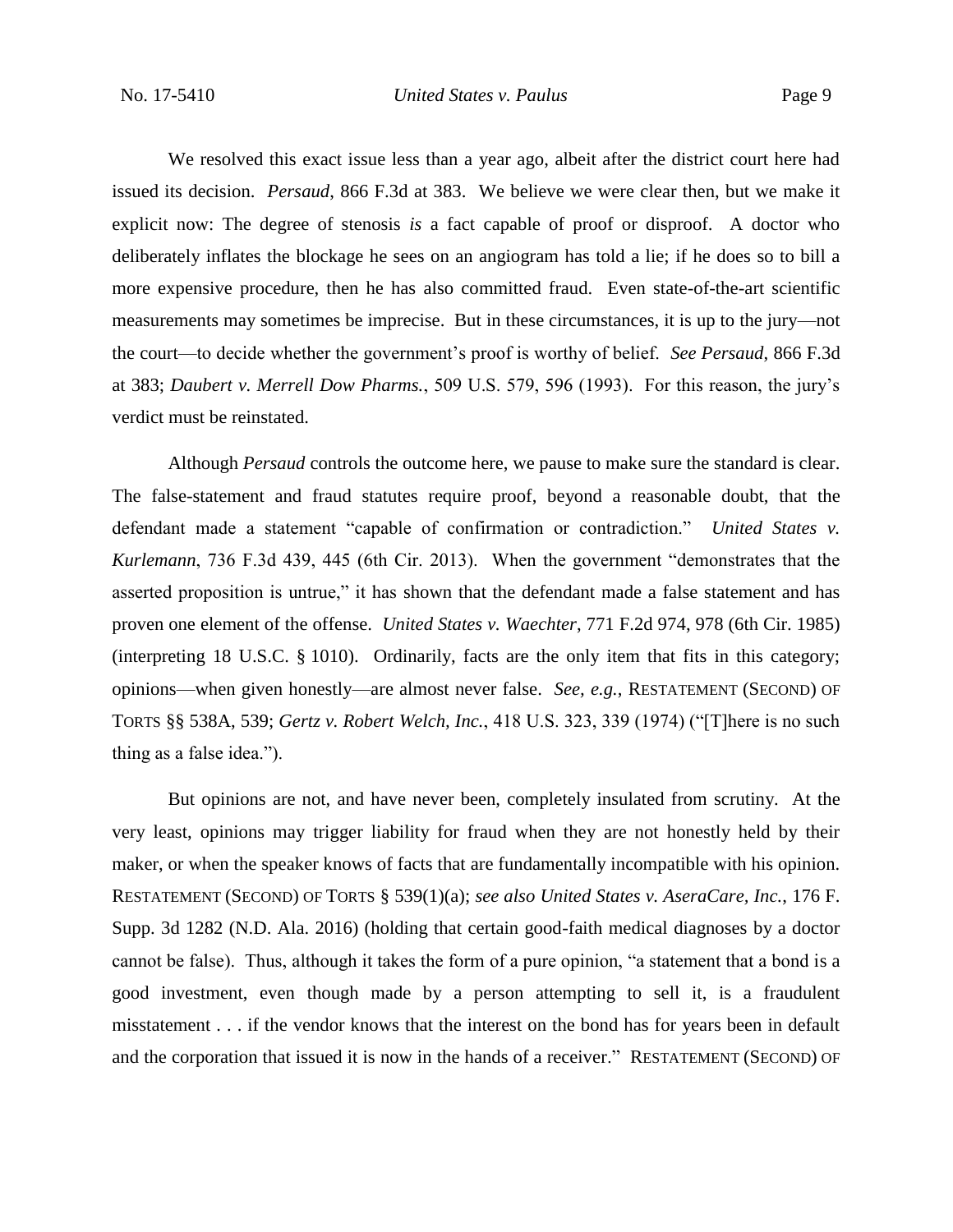TORTS § 539, cmt. *a*. So too, when the maker of an opinion does not believe what he or she is saying—in such a case, the speaker has falsely represented their own state of mind.

#### **B**

For this reason, we think it is clear that Paulus was convicted for misrepresenting facts, not giving opinions. Paulus was charged with lying about the results of the angiograms he conducted and using those lies to bill the taxpayers for unnecessary stenting procedures. Angiograms exist to measure the blockage of coronary arteries. Excessive blockage of coronary arteries routinely leads to serious heart problems and can ultimately trigger a heart attack. *Persaud*, 866 F.3d at 374–75; R. 203, Dr. Ragosta Testimony, PID 4963–64. The blockage cannot be witnessed by the naked eye, but we have no doubt that a coronary artery blockage "actually exists" as "an aspect of reality." *Fact*, BLACK'S LAW DICTIONARY (10th ed. 2014); *Persaud*, 866 F.3d at 374–75; R. 203, Dr. Ragosta Testimony, PID 4955–67; *Heart Disease Facts*, CTRS. FOR DISEASE CONTROL & PREVENTION, www.cdc.gov/heartdisease/facts.htm; *Coronary Artery Disease*, MAYO CLINIC, www.mayoclinic.org/diseases-conditions/coronaryartery-disease/symptoms-causes/syc-20350613. Indeed, it would be an insult to common sense and the practice of medicine to say that Paulus was not measuring facts (or attempting to do so) when he conducted the angiograms at issue here.

In other words, though we would never fault a doctor for simply misreading an angiogram, that is not the government's case here. Rather, the government claims that Paulus repeatedly and systematically saw one thing on the angiogram and consciously wrote down another, and then used that misinformation to perform and bill unnecessary procedures. The difficulty of interpreting angiograms has no bearing on the capacity of these statements to be false.

The difficulty is, instead, that the government might have a hard time proving that Paulus saw one thing but willfully recorded another. We have no reason to disbelieve the arguments made by Paulus and amici that different doctors can interpret the same angiogram differently—sometimes much, much differently. Words can prove similarly confounding. *See, e.g.*, *Muscarello v. United States*, 524 U.S. 125 (1998); *Heimer v. Companion Life Ins. Co.*, 879 F.3d 172 (6th Cir. 2018); *United States v. Marshall*, 908 F.2d 1312 (7th Cir. 1990). It would not be unreasonable if, faced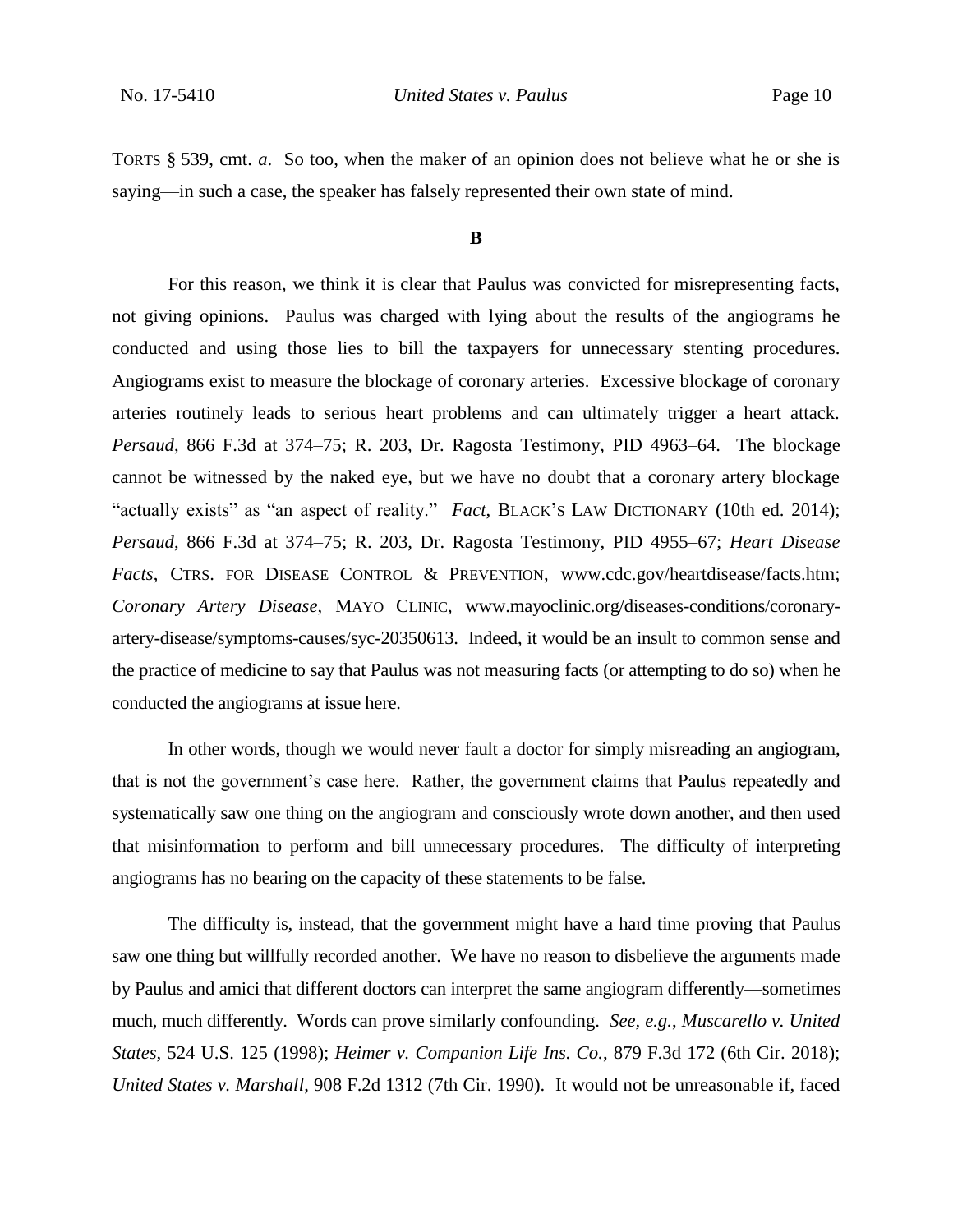$\overline{a}$ 

with the evidence now cited to us, a jury concluded that Paulus was acting in good faith and that the government's experts were "unfairly second-guessing his reasonable decisions" and making incorrect assumptions about the medical science. *Persaud*, 866 F.3d at 384. Indeed, Paulus's counsel made a similar case to the jury, in the hopes that it would acquit his client.

But we are not the jury. And the jury, in this case, came to the opposite conclusion. *Persaud* makes it clear that Paulus cannot win a post-verdict motion for a judgment of acquittal simply by "dismantling the methodology of the government's expert witnesses." *Id.* at 381.**<sup>1</sup>** However difficult it might be for a cardiology expert to prove that his colleague was lying about what he saw on a scan, and however imprecise the science might be, "[T]he reliability and believability of expert testimony, once that testimony has been properly admitted, is exclusively for the jury to decide." *Id.* at 380–81. As in *Persaud*, so too with Paulus: "It cannot be the case that a juror acts irrationally as a matter of law when he credits the testimony of one expert witness over another." *Id.* at 381.

Here, the government presented a phalanx of experts who testified that Paulus systematically recorded severe blockages even when the angiograms only showed mild blockages or no blockage at all. *See* R. 203, Dr. Ragosta Testimony, PID 5001–116 (reviewing 62 patients where Paulus had recorded 70% stenosis or higher, and concluding that the actual level of stenosis was 40% or lower); R. 212, Dr. Morrison Testimony, PID 5705–19 (discussing four patients where Paulus had recorded 70% stenosis or higher, and concluding that the actual level of stenosis was 50% or lower for three of them and that the fourth had no blockages); R. 223, Dr. Moliterno Testimony, PID 6663–708 (same, except all six patients reviewed had 50% stenosis or lower).

These opinions, having been accepted into evidence, are sufficient to carry the government's burden of proof. They assert that Paulus routinely exaggerated what he saw on his patients' angiograms, and therefore that his statements were false. That is all the statutes require

<sup>&</sup>lt;sup>1</sup>An exception to this rule might be in the rare case where the scientific literature proved that an expert's opinion was so fundamentally unsound under *Daubert* that admitting it would have been an abuse of discretion. *See Tamraz v. Lincoln Elec. Co.*, 620 F.3d 665, 667–78 (6th Cir. 2010). In those cases, it would probably also be true that no reasonable jury would have credited the evidence. *See id.* But that is not true in a case like this, where a medical opinion occupies the daylight between "absolute certainty" and a mere "hunch." *Id.*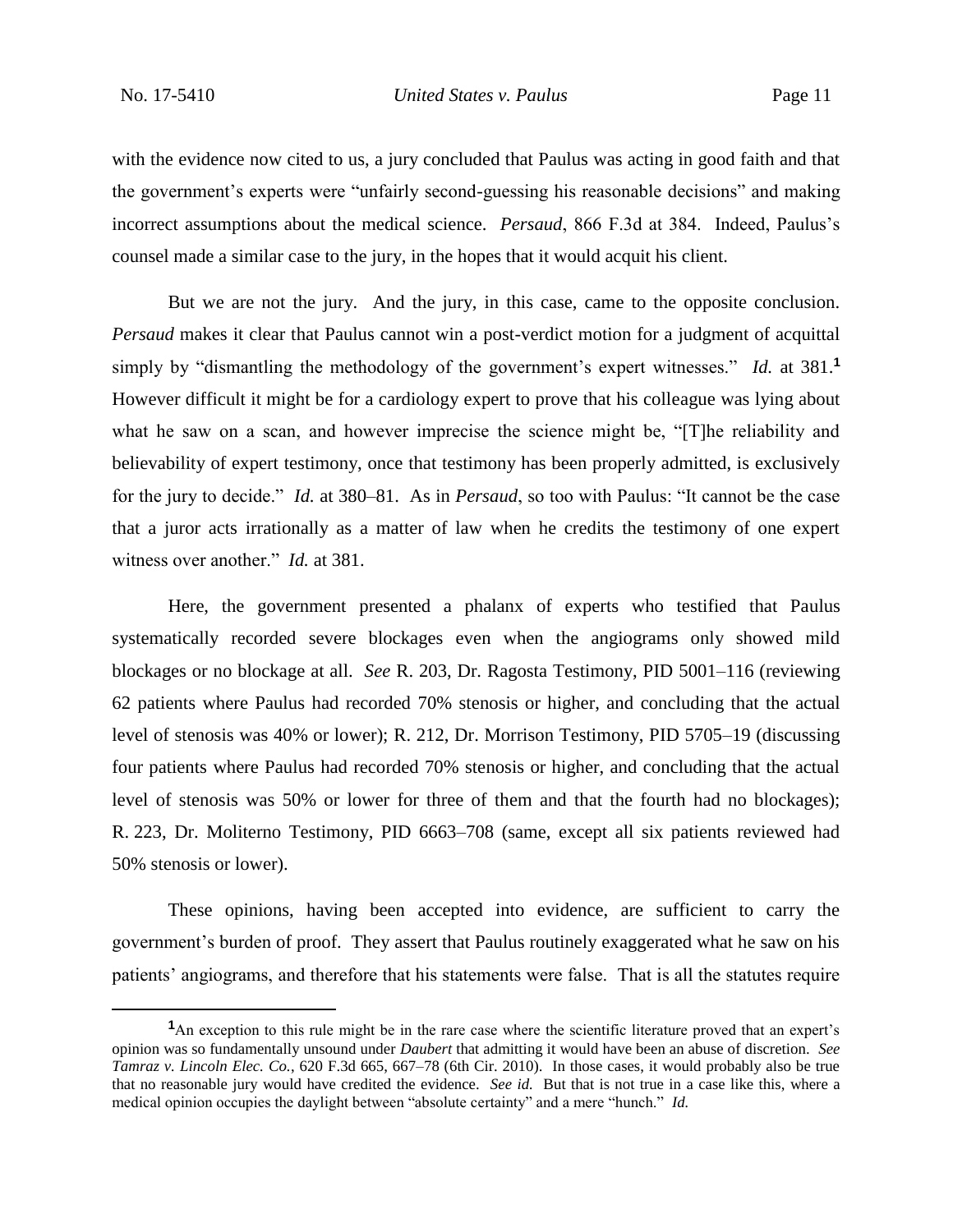from the government. If one juror had a reasonable doubt about the persuasiveness of the government's experts, he or she could have prevented the jury from returning a guilty verdict. *See Richardson v. United States*, 526 U.S. 813, 817 (1999). But the court may not enter a judgment of acquittal merely because it doubts the persuasiveness of the government's expert testimony. We therefore uphold the jury's finding that Paulus made a false statement.

#### **C**

The district court also found that the government failed to prove fraudulent intent. Although they are legally separate inquiries, the district court's intent analysis leaned heavily on its erroneous finding that angiogram readings cannot be false. This overlapping analysis was not itself erroneous, but the district court's flawed premise led it to the incorrect outcome once again.

To convict Paulus, the government had to show that his false statements were willful and that he acted with intent to defraud. 18 U.S.C. §§ 1035, 1347; *Persaud*, 866 F.3d at 308, 384. The government need not offer direct evidence; instead, "a jury may consider circumstantial evidence and infer intent from evidence of efforts to conceal the unlawful activity, from misrepresentations, from proof of knowledge, and from profits." *Persaud*, 866 F.3d at 380. As the district court noted, a doctor may not be convicted of fraud for mere mistaken judgments or good-faith efforts to treat patients to the best of his ability. *See id.* When deciding a motion for a judgment of acquittal, however, the court can only ask whether the government presented evidence allowing a reasonable jury to find that Paulus lied about what he saw on the angiograms with the intent to deceive the government. *Id.* at 379–80.

The government has carried its burden here. At trial, the government presented evidence of Paulus's "astronomical" billing numbers, his enormous salary, injured patients' testimony, and other evidence about KDMC's behavior that supported an inference that something was amiss. The prosecutors then showed the jury around 100 angiograms and offered expert testimony explaining that Paulus had recorded severe blockages where none existed. At the end of the government's case, a reasonable jury could be left with the impression that the problems in this case came from a lengthy pattern of fraudulent over-diagnosing by Paulus. Although Paulus engaged in less egregious conduct than the doctor in *Persaud*, we never indicated that a lesser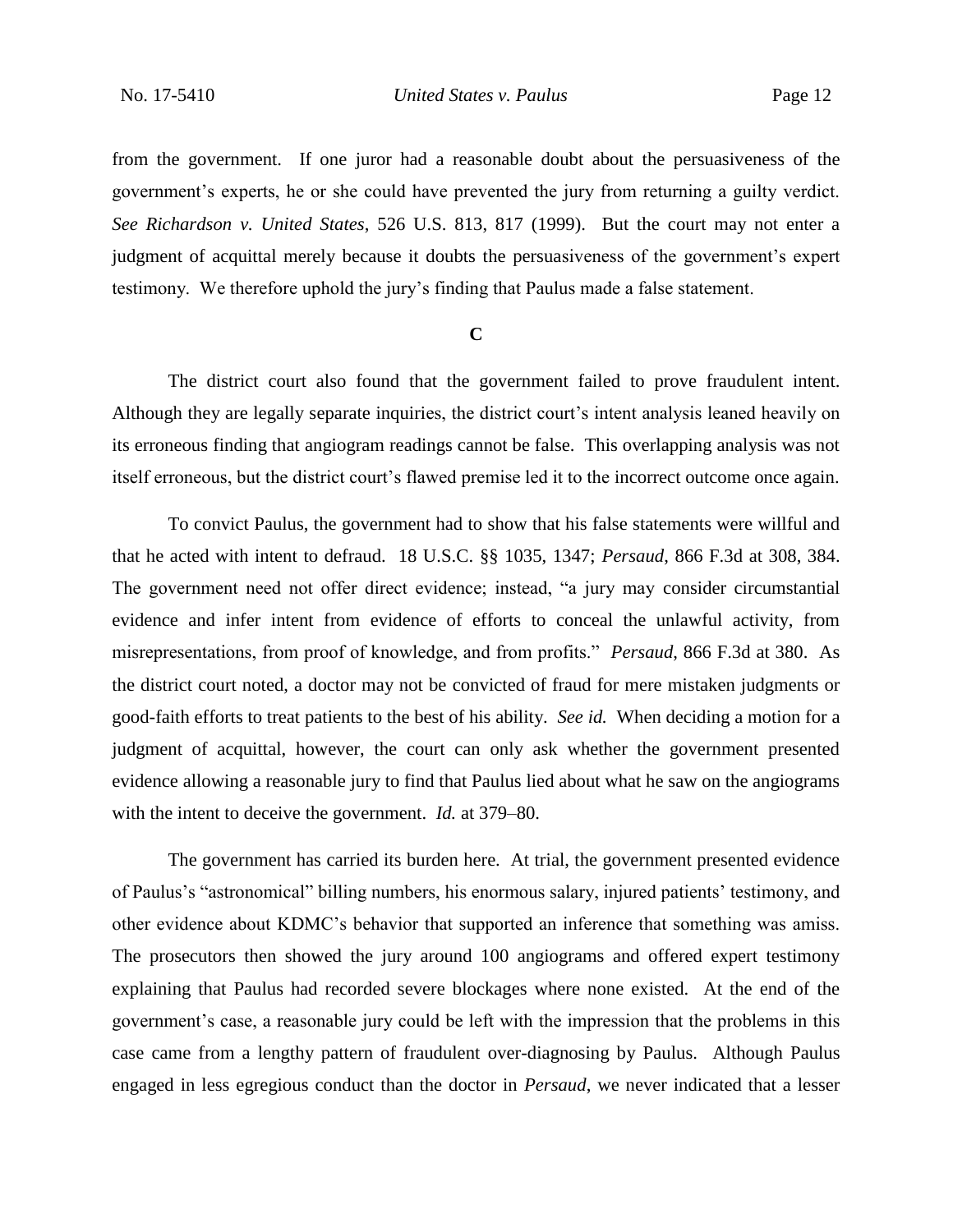quantum of evidence would have resulted in a judgment of acquittal in that case. *Id.* at 374–77. We therefore uphold the jury's finding that Paulus acted willfully and with fraudulent intent.

In sum, Paulus's arguments come too little and too late. The place to challenge unreliable expert testimony is in a *Daubert* motion or through impeachment at trial. Paulus tried both strategies; he lost both times. Rule 29 does not give him a third bite at the apple. Accordingly, we vacate the judgment of acquittal and reinstate the jury's guilty verdict.

#### **III**

The district court also conditionally granted Paulus's motion for a new trial. When a court grants a judgment of acquittal, it must also "conditionally determine whether any motion for a new trial should be granted if the judgment of acquittal is later vacated or reversed." Fed. R. Crim. P. 29(d)(1). In doing so, it "must specify the reasons" for granting or denying the new trial. *Id.* A district court's decision on a motion for a new trial is reviewed for an abuse of discretion. *See United States v. LaVictor*, 848 F.3d 428, 455 (6th Cir. 2017).

#### **A**

Paulus's motion was based on a litany of alleged legal errors and on the weight of the evidence. The district court rejected all but three of those arguments. And the three arguments the district court accepted all went to the weight of the evidence. First, the district court credited Paulus's argument that the KBML settlement, his salary, and the overall number of procedures were not probative of his fraudulent intent. Second, the district court agreed with Paulus's argument that the evidence failed to prove he made a false statement. And third, the district court found persuasive Paulus's argument that the evidence failed to prove he acted with fraudulent intent.

But the district court's analysis of Paulus's winning arguments left much to be desired. In deciding the new-trial motion, the district court had to take on a different role than when reviewing the acquittal motion: the district court had to act as the "thirteenth juror" to "consider the credibility of witnesses and the weight of the evidence" to ensure there had not been a miscarriage of justice. *United States v. Lutz*, 154 F.3d 581, 589 (6th Cir. 1998). Although the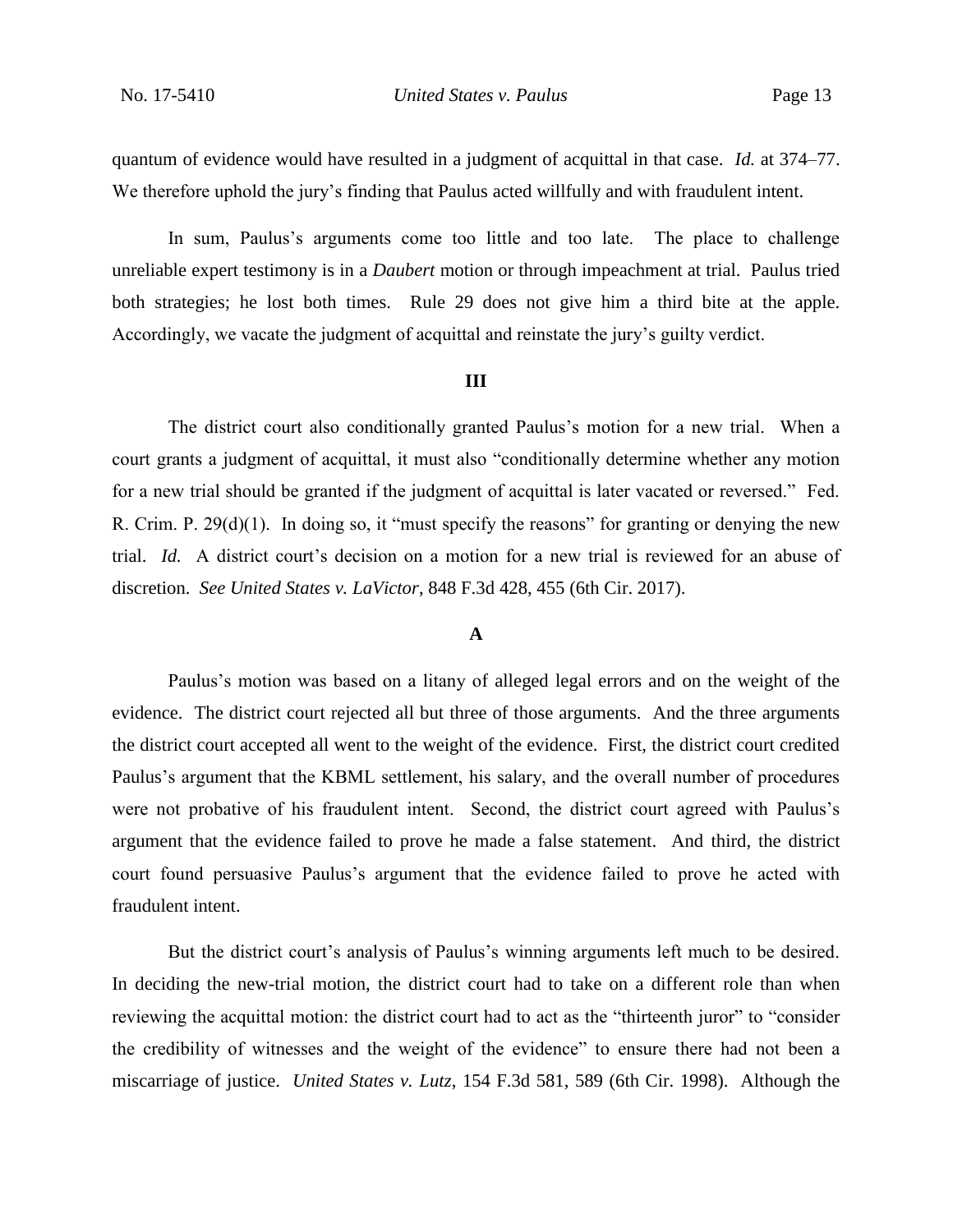district court mentioned that role in passing, no detailed credibility findings or weighing of evidence ever came. Instead, the district court simply provided these conclusory statements:

The Court thoroughly considered all of this evidence in the acquittal section [of the order] and found it to be insubstantial circumstantial evidence. Accordingly, no further discussion is warranted.

Under the acquittal standard, the Court places its thumb on the scale in favor of the Government. When the Court removes its thumb from the scale and considers the evidence as the thirteenth juror, without drawing all reasonable inferences in favor of the Government, the Court must also conclude that the jury's verdict was against the manifest weight of the evidence.

This does not satisfy Rule  $29(d)(1)$ 's requirement that the court explain why the verdict was against the weight of the evidence. This requirement exists for a reason: without an actual explanation, we cannot determine whether the district court abused its discretion. An abuse of discretion occurs when a district court (1) relies on clearly erroneous factual findings, (2) improperly applies the law, or (3) uses an erroneous legal standard. *See United States v. Munoz*, 605 F.3d 359, 366 (6th Cir. 2010). Here, if the district court conditionally granted a new trial for the same reasons—and only the same reasons—that it granted a judgment of acquittal, then it abused its discretion. As explained above, the district court improperly applied the law when ruling that angiogram interpretations cannot be false and that things such as an abnormally high salary or procedure rate cannot be probative of fraudulent intent. But if the district court simply "disagree[d] with the jury's resolution of conflicting evidence," *Lutz*, 154 F.3d at 589, we might not find an abuse of discretion. Instead, we would have to examine the record to determine whether the district court relied on clearly erroneous factual findings.

We therefore vacate the order granting a new trial and remand so the district court can reconsider its ruling in light of Part II of this opinion. If, after giving due respect to the weight of a jury verdict in our criminal-justice system, the district court still finds that the verdict was against the manifest weight of the evidence and resulted in a miscarriage of justice, then it should provide a detailed analysis explaining why.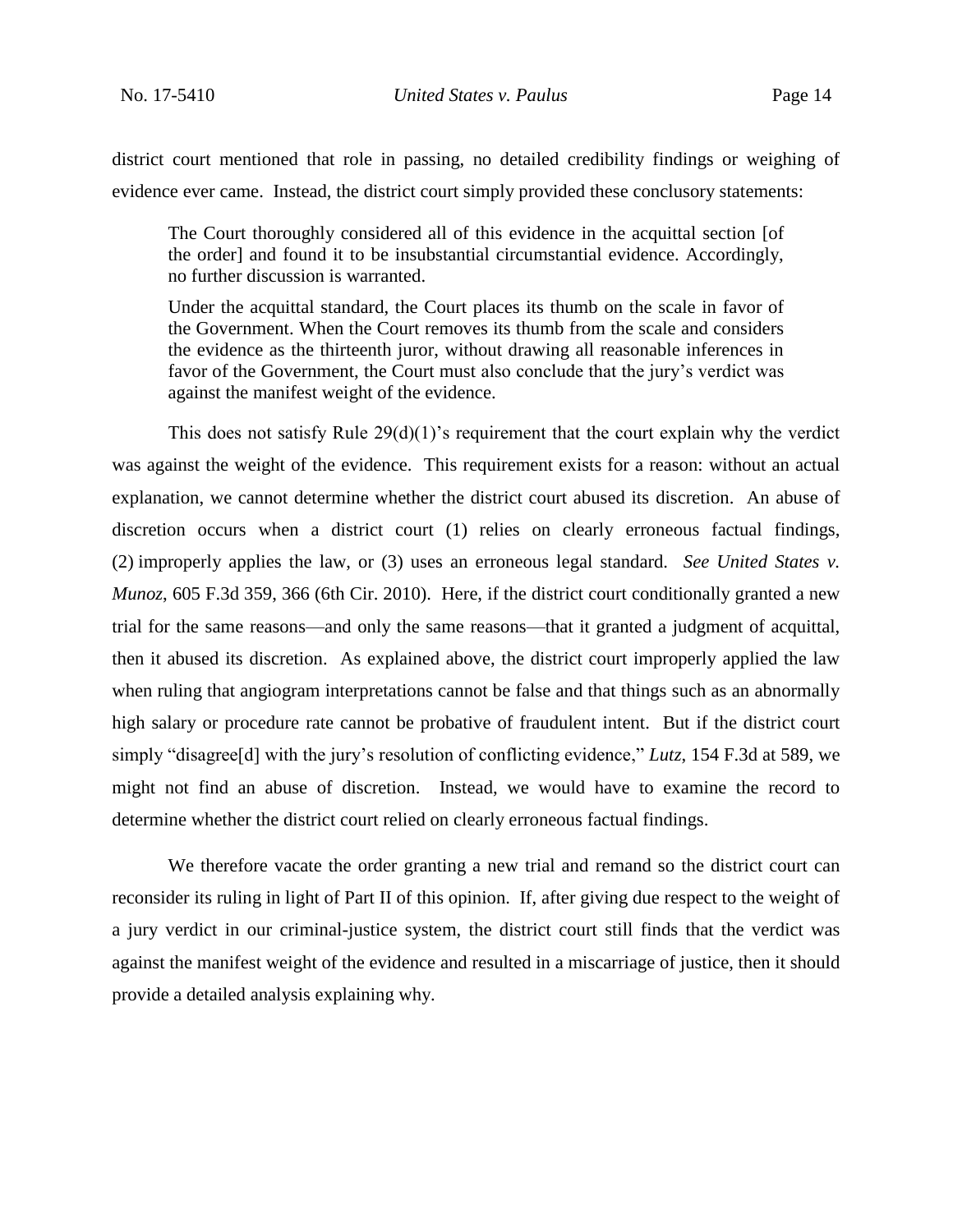**B**

Paulus asks us to affirm on other grounds, arguing that two legal errors also justified a new trial. First, he claims that the "altered" angiograms should not have been admitted into evidence. Second, he argues that Paulus's settlement with the KBML was admitted in violation of Rule 408 of the Federal Rules of Evidence. We review all such evidentiary rulings for an abuse of discretion, and we find none here. *United States v. Lattner*, 385 F.3d 947, 958 (6th Cir. 2004).

First, the archived angiograms. Paulus asserts that the images presented to the jury were not strictly the same as the ones he actually viewed. This is only half true, and is wholly irrelevant. The Rules of Evidence do require that the proponent of an image "produce evidence sufficient to support a finding that the item is what the proponent claims it is." Fed. R. Evid.  $901(a)$ . But the government did that here. It elicited testimony from at least three doctors that such "archived" images were the same as the ones Paulus viewed in the lab, just at a lower resolution. These same doctors also testified that the images were "good enough . . . for clinical judgment," and were "of diagnostic quality." Thus, the government carried its initial burden of showing that the angiogram images are "what the proponent claims." Fed. R. Evid. 901(a).

Paulus's only avenue of victory is to create a "genuine question" about the accuracy of the archival images under Rule 1003. R. 155, Mem. & Order, PID 3398 (admitting the angiograms as accurate "duplicates"). His brief makes no attempt at accomplishing this. Instead, he fixates on the government's initial burden of authentication under Rule 901, and he does not cite or analyze any authority showing that the duplicates were inaccurate. Thus, to the extent Paulus seeks relief through this argument, it is forfeited. *Indeck Energy Servs., Inc. v. Consumers Energy Co.*, 350 F.3d 972, 979 (2000).

Next, the KBML order. Paulus claims that, despite its "little evidentiary value," the government improperly relied on the order at trial to prove his intent. To start with, Paulus has forfeited any argument that the settlement violated any rule, much less Rule 408, because he did not object to its admission (or the government's reference to it) on this basis during trial.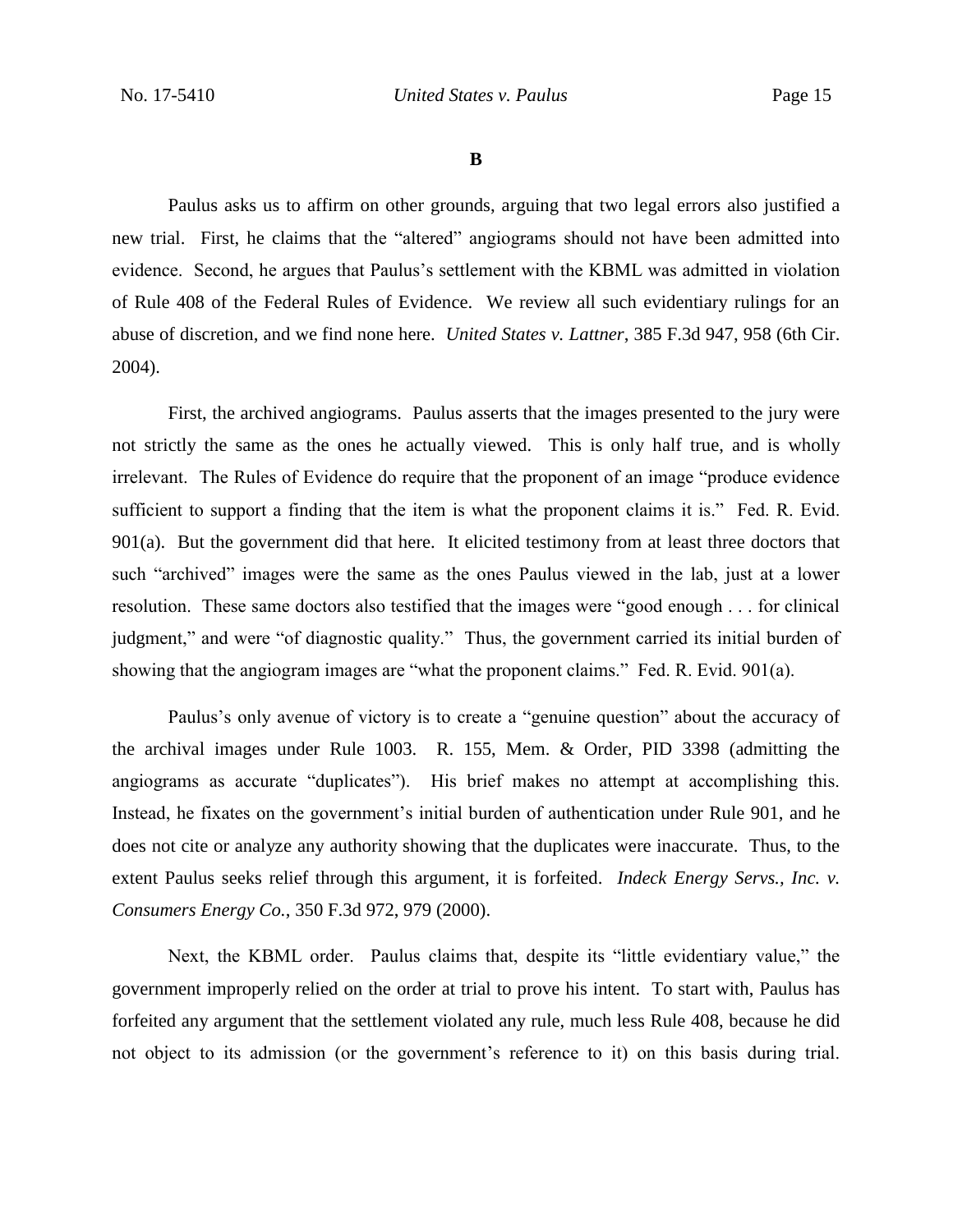We therefore review the admission of the order only for plain and prejudicial error, on top of the generous abuse-of-discretion standard. *United States v. Pierce*, 62 F.3d 818, 831 (6th Cir. 1995).

There was no plain error in admitting the order. Rule 408 expressly allows the introduction of "conduct or a statement made during compromise negotiations" if they are "offered in a criminal case and when the negotiations related to a claim by a public office in the exercise of its regulatory, investigative, or enforcement authority." Fed. R. Evid. 408(a)(2); *United States v. Davis*, 596 F.3d 852, 860 (D.C. Cir. 2010); *United States v. Prewitt*, 34 F.3d 436, 439 (7th Cir. 1994). This is exactly what the government did—it introduced statements, made by Paulus, as part of a stipulated agreement with the KBML over his medical license. At least on its face, Rule 408 contemplates that this evidence would be admissible in a criminal prosecution.

Paulus also identifies several advisory comments to the rule that ostensibly require exclusion. *See* Fed. R. Evid. 408, Advisory Comm. n. to 2006 Amendments ("An offer or acceptance of a compromise of any civil claim is excluded under the Rule if offered against the defendant as an admission of fault . . . . Unlike a direct statement of fault, an offer or acceptance of a compromise is not very probative of the defendant's guilt."). But he overlooks the fact that the same notes also point out that "statements and conduct" that amount to an admission of fault *are* admissible under the rule. *Id.* As the government argues, the agreement contains a concession by Paulus that the KBML "could conclude that he has engaged in conduct" which violates the law. It also cites specific findings by KBML about Paulus's conduct and the agency's belief that Paulus had violated the rules governing the practice of medicine. Although the government's references to the agreement might walk the fine line between an "acceptance" of a compromise and an admission of liability, we cannot say that the district court plainly abused its discretion in admitting the evidence here.